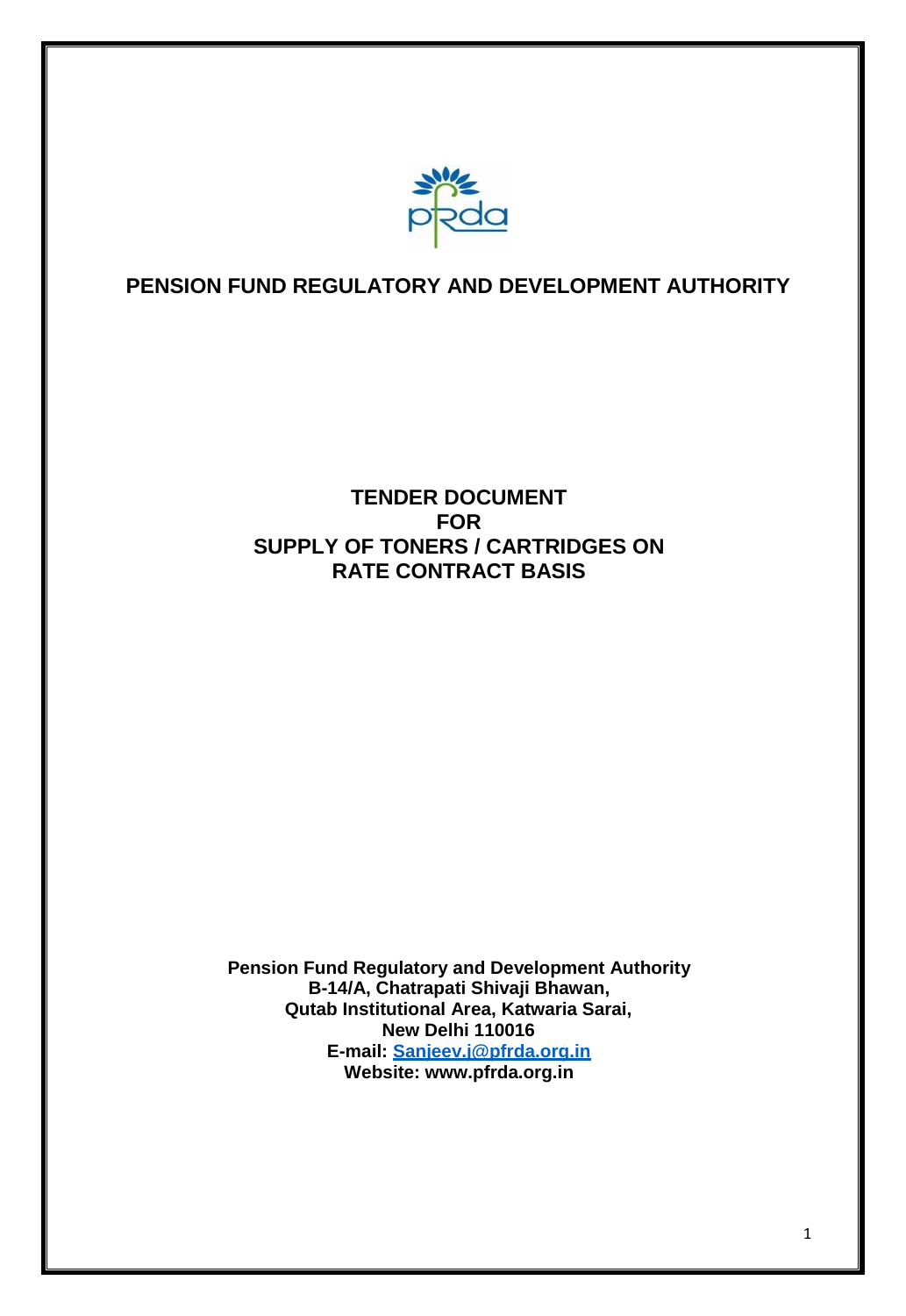# **PENSION FUND REGULATORY AND DEVELOPMENT AUTHORITY**

To,

All Prospective Bidders.

# **Subject: Notice Inviting Tender for bid for supplying Toners / Cartridges to PFRDA on Rate Contract Basis – Reg.**

PFRDA invites sealed quotations from competent & reputed manufacturers / authorised distributors for supplying Toners / Cartridges on rate contract basis. Technical and Financial bids are required to be submitted in separate sealed covers addressed to the

**Deputy General Manager-IT, Pension Fund Regulatory and Development Authority, B-14/A, Chatrapati Shivaji Bhawan, Qutab Institutional Area, Katwaria Sarai, New Delhi 110016**

so as to reach us on or before 16.08.2019 **up to 15:00 Hrs**, duly super scribing the work i.e., "Technical Bid for supplying Toners / Cartridges to PFRDA on rate contract basis"and "Financial Bid for supplying Toners / Cartridges to PFRDA on rate contract basis" on top of the cover. Technical Bid will be opened on 16.08.2019 **at 15:30 Hrs.** Tenderers should read the tender document carefully and comply strictly with the terms and conditions before sending their bids.

> **(Sanjeev Kumar Jha)**  Deputy General Manager-IT, PFRDA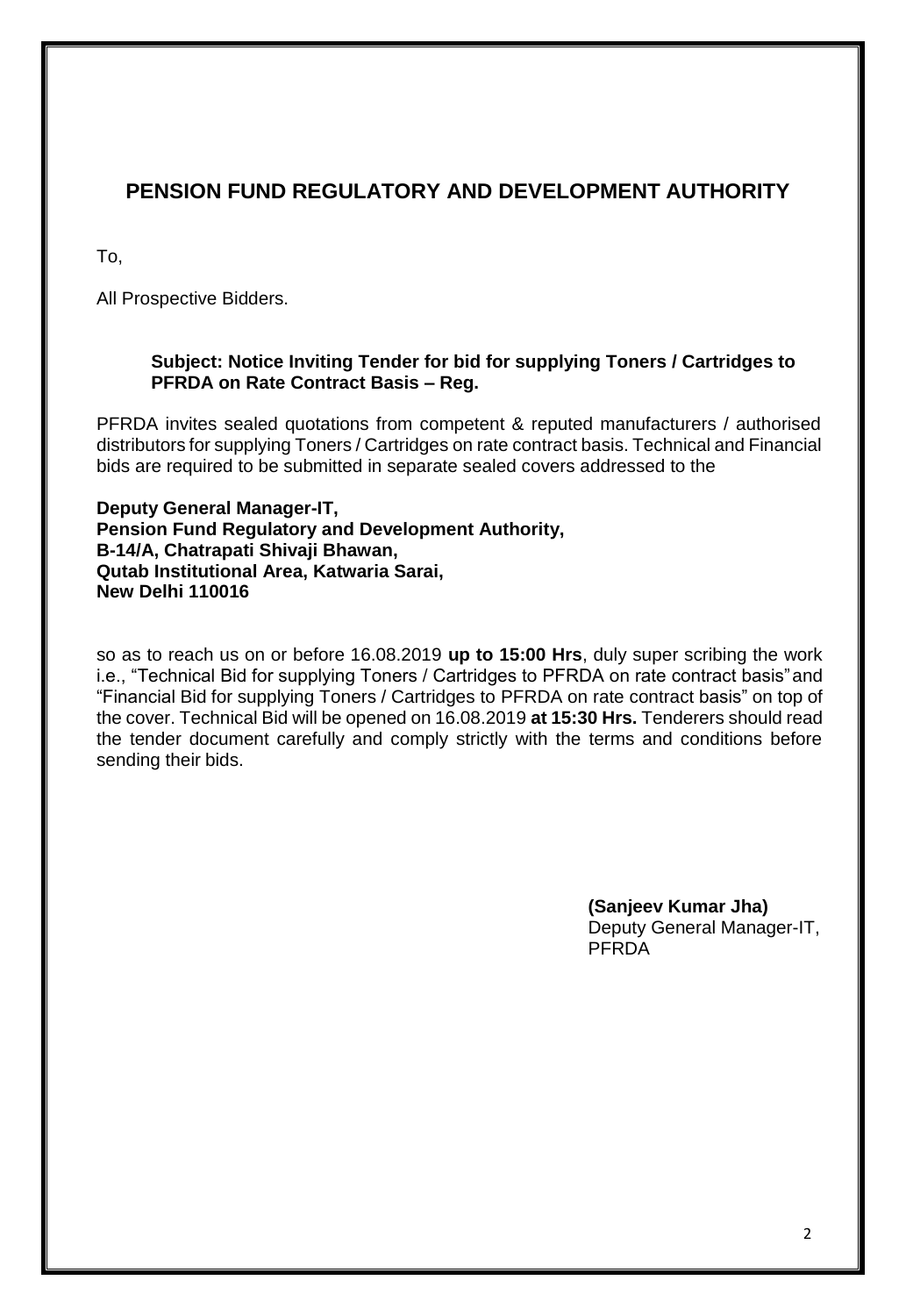# **1. Introduction**

The Pension Fund Regulatory & Development Authority (PFRDA) Act was passed on 19th September, 2013 and the same was notified on 1st February, 2014. PFRDA is regulating NPS, subscribed by employees of Govt. of India, State Governments and by employees of private institutions/organizations & unorganized sectors.

# **2. Objective**

• Original Cartridge for printing for day to day printing activities.

# **3. Scope of Work**

# **To provide Cartridge for PFRDA Office:**

- Supplying of Original Cartridge for PFRDA on regular basis.
- Cartridge should be supplied on rate contract basis for period of one (1) year.
- Provide required number of Cartridge and buffer.
- Recycled/refilled cartridges will not be accepted**.**
- The purchase shall be staggered depending upon the requirement in the one (1) year period.
- Delivering Toner/Cartridge at PFRDA.

# **4. Eligibility Criteria**

| S. No | <b>Particulars</b>                                                                                                                                | <b>Required Document</b>                                                                                                                                    |  |  |
|-------|---------------------------------------------------------------------------------------------------------------------------------------------------|-------------------------------------------------------------------------------------------------------------------------------------------------------------|--|--|
| 1.    | Registered<br>Company/Organisation/Firm/LLP                                                                                                       | Registration Document indicating<br>the legal status (Company /<br>partnership firm / proprietorship<br>firm)                                               |  |  |
| 2.    | The turnover of the bidder shall not<br>be less than Rs.5 Lakh / per annum<br>during each of the last three years<br>(2016-17, 2017-18, 2018-19). | <b>CA Certified Copy</b>                                                                                                                                    |  |  |
| 3.    | At least one OEM<br>Authorisation (<br>HP/Samsung/Canon/Sharp)                                                                                    | Authorised Sales/<br>Service<br>/Distribution certificate/Letter<br>from the principal manufacturers<br>For respective product.<br>(HP/Samsung/Canon/Sharp) |  |  |
| 4.    | The supplier should have at least two<br>(02) years of continuous                                                                                 | One work order with two years of<br>continuous supply of toners /                                                                                           |  |  |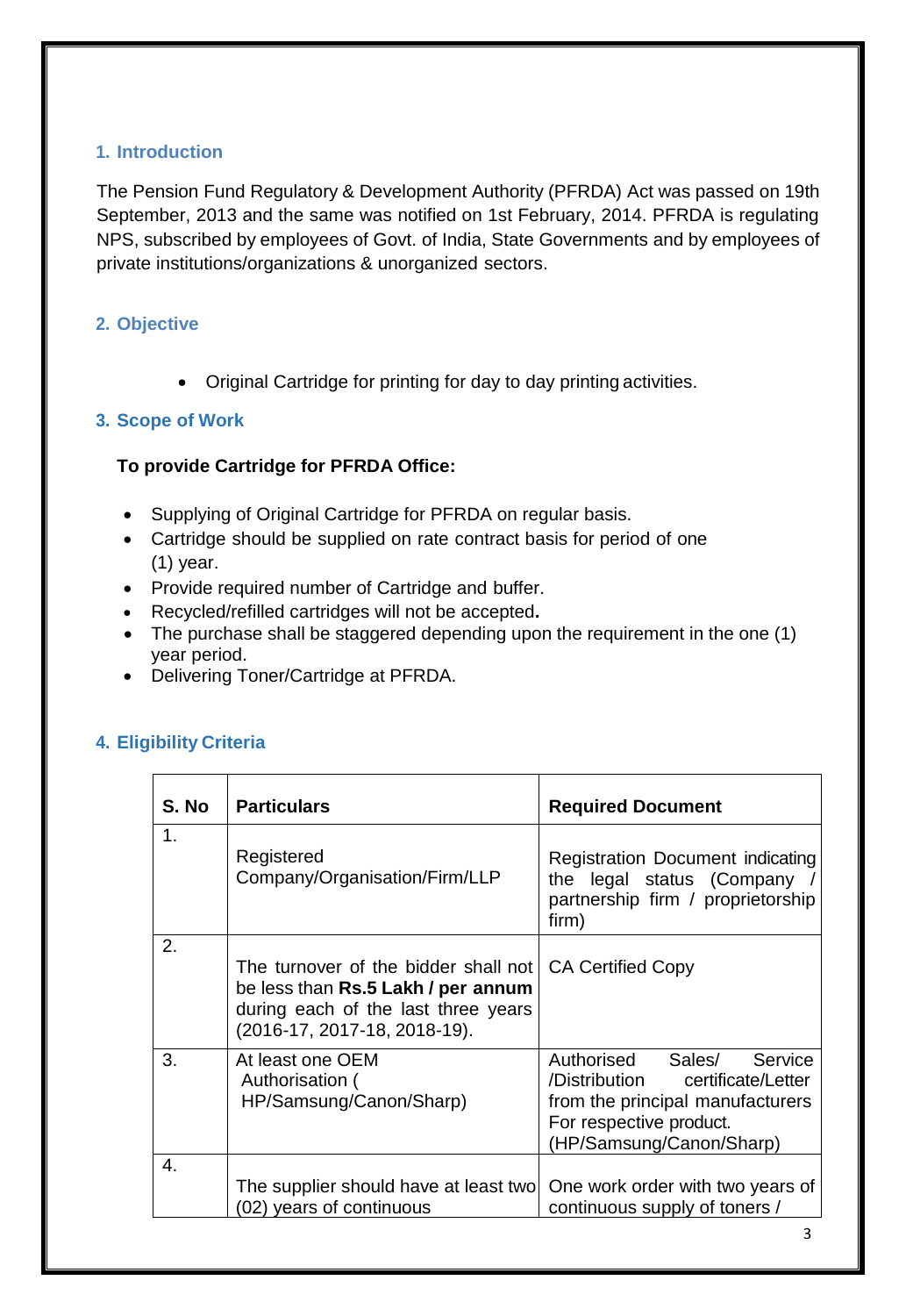|    | experience in supplying<br>toner / cartridges to a<br>Government / Autonomous<br>Body / PSU organisation.                                                                                   | cartridges to the same agency.                                                                 |
|----|---------------------------------------------------------------------------------------------------------------------------------------------------------------------------------------------|------------------------------------------------------------------------------------------------|
| 5. | The supplier should be<br>located in Delhi / NCR or<br>one of the office in Delhi /<br>NCR and also should<br>submit self-attested copy of<br>PAN and GST Details or<br>Telephone Bill.     | <b>Local Address Detail with Copies</b><br>of Address Proof, PAN and GST<br>or telephone bill. |
| 6. | Have not been blacklisted<br>by the Departments.<br>/Ministries of the Govt. of<br>India/Public Sector<br>Undertakings (PSUs)/.<br>Declaration has to be given<br>in the prescribed format. | As per the format given in<br>Annexure-III                                                     |
| 7. | EMD of Rs.10000/-                                                                                                                                                                           | DD/Exemption in case of NSIC<br>/ MSME Certificate.                                            |

**Note:** It is mentioned that above conditions have been imposed to purchase original and genuine products only from competent and authorized firms.

In case any firm fails to comply with the above conditions, Pension Fund Regulatory and Development Authority reserves rights to cancel firms bid/contract at any stage without assigning any reason what so ever it may be**.**

# **5. Bid Security / Earnest Money Deposit(EMD)**

- a) EMD of **Rs. 10,000/-** (Rupees Ten Thousand only) in the form of demand draft / banker's cheque from any of the scheduled banks drawn in favour of **"Pension Fund Regulatory and Development Authority"** payable at New Delhi shall accompany the Technical Bid.
	- b) A bid received without Bid Security (EMD) shall be rejected asnon-responsive.
- c) The Bid Security of unsuccessful bidders will be returned to them after finalisation and award of the contract without any interest.
- d) The Bid Security may be forfeited: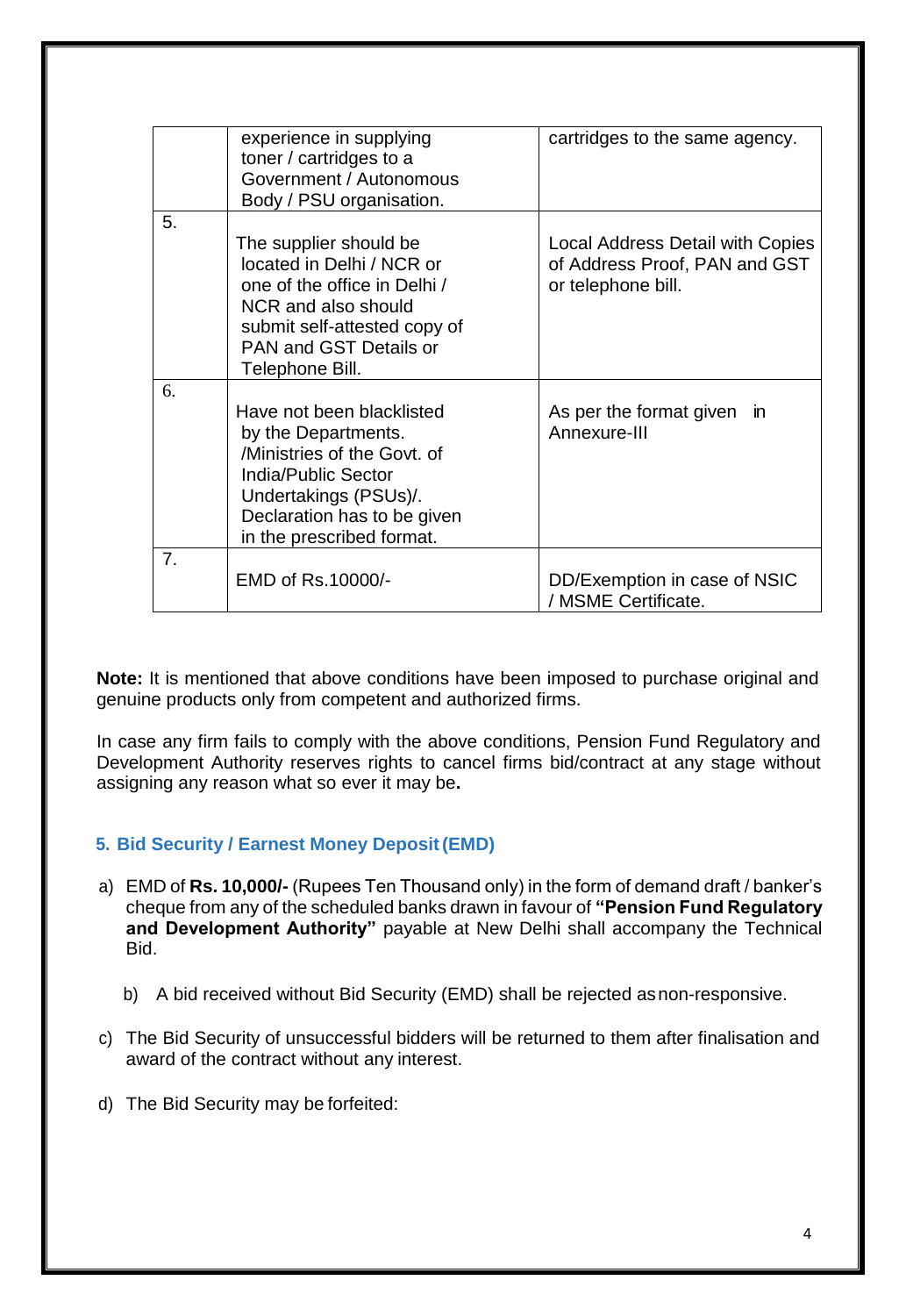i) If a bidder withdraws his bid during the period of bid validity specified in the bid document

ii) In the case of successful bidder, if the bidder fails to sign the contract or furnish the Performance Security within the time specified in the document.

# **6. Tender Fee**

The tender document can be downloaded from the website of PFRDA. No tender fee for the application.

# **7. Performance Security Deposit (PSD)**

a) Within a week days of receipt of work order, the successful firm shall furnish the Performance Security of **10% of the Contract Value** to ensure quality of the toner / cartridge supplied. If duplicate / not genuine cartridge found, cost of cartridge paid will be recovered.

b) PSD shall be in the form of demand draft / Bank Guarantee payable to PFRDA at New Delhi.

c) PSD should remain valid for a period of ninety days beyond the date of completion of all contractual obligations by the supplier including warranty obligation, If any. EMD will be refunded to the successful bidder on receipt of Performance Security.

d) PSD will be released after all contractual obligations by the supplier are over. This can be withheld or forfeited in full or in part in case the supply order is not executed satisfactorily within the stipulated period.

# **8. Mode of submission of tenders and last date**

Tender must be submitted in duly sealed envelope and in two parts separately, i.e.,

- 1. "Technical Bid (Part-A) and
- 2. Price Bid (Part-B).

Both the parts should be further sealed in a bigger envelope which must be duly superscribed in capital letters "**TENDER ENQUIRY FOR SUPPLY OF TONER / CARTRIDGES ON RATE CONTRACT BASIS**". Tender if submitted in person should be dropped in the tender box kept at the reception and should not be handed over to any employee of PFRDA. The sealed offer should be sent to the Deputy General Manager-IT **Pension Fund Regulatory and Development Authority, B-14/A, Chatrapati Shivaji Bhawan, Qutab Institutional Area, Katwaria Sarai, New Delhi 110016 so as to reach on or before 16.08.2019 by 15:00 Hrs.**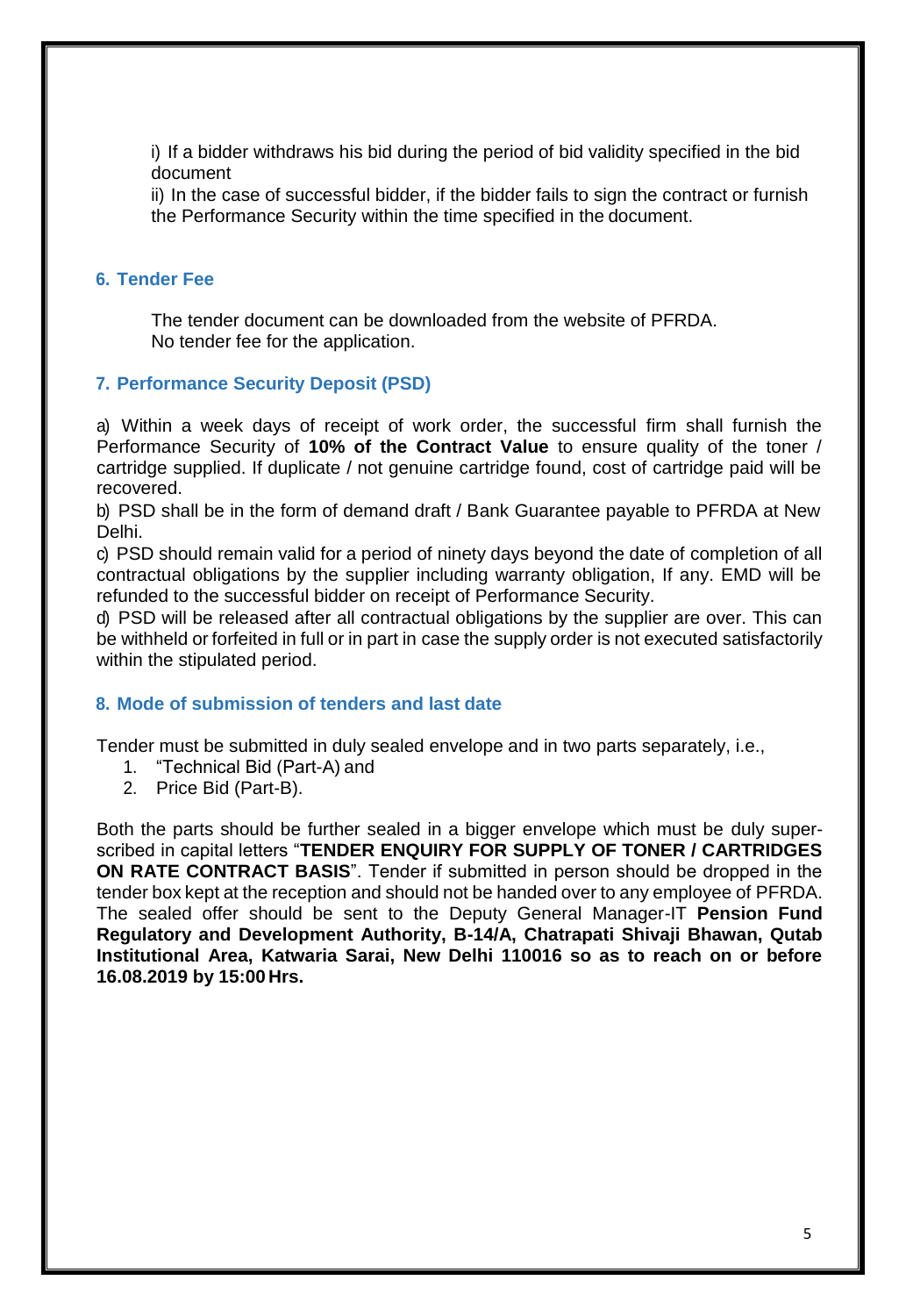PFRDA shall not be responsible for delayed / late submission / received late by Post / Courier etc. resulting in disqualification / rejection of any bid on the grounds that the tender had not reached PFRDA on or before the due date and time. **Tender sent by Fax / Email will not be accepted.**

# **9. Signing of the bids**

- a. The bid shall be typed or printed. All pages of the bid document shall be numbered consecutively and shall be signed and stamped by the bidder as proof of having read the contents therein and in acceptance thereof.
- b. All entries in the bid form should be legible and filled clearly. If the space for furnishing information is not sufficient, separate sheet duly signed by the authorised signatory may be attached.
- c. The bid shall contain no interlineations, erasures or overwriting except as necessary to correct errors made by the bidder in which case corrections shall be signed by the person / persons signing the bid.

# **10. Period of validity of bid**

The bid shall remain valid and open for acceptance for a period of **120 days** from the last date fixed for receiving the same. A bid valid for a shorter period shall be rejected by the Institute as non-responsive.

## **11. Rejection of incomplete and conditional tenders**

The Incomplete and conditional tenders will be rejected by PFRDA.

#### **12. No withdrawal after submission of bids:**

No bidders will be allowed to withdraw their bid after submission of bids / opening of the tender; otherwise the EMD submitted by the bidder is liable to be forfeited.

#### **13. Non-acceptance of the tenders received after the last date and time:**

Tenders received after the closing date and time prescribed in the tender enquiry shall NOT be accepted / considered under any circumstances.

## **14. Rates / Prices:**

- a. The rates should be quoted in Indian Rupees only in words as well as in figures. GST as applicable should be quoted separately. If these levies are included in the price quoted without giving the break up details, such bids will summarily be rejected.
- b. Rates should be valid for **one year**. Rates valid for a shorter period shall be rejected as non-responsive. No claim for compensation or loss due to fluctuations or any other reasons / causes will be entertained during the period of contract.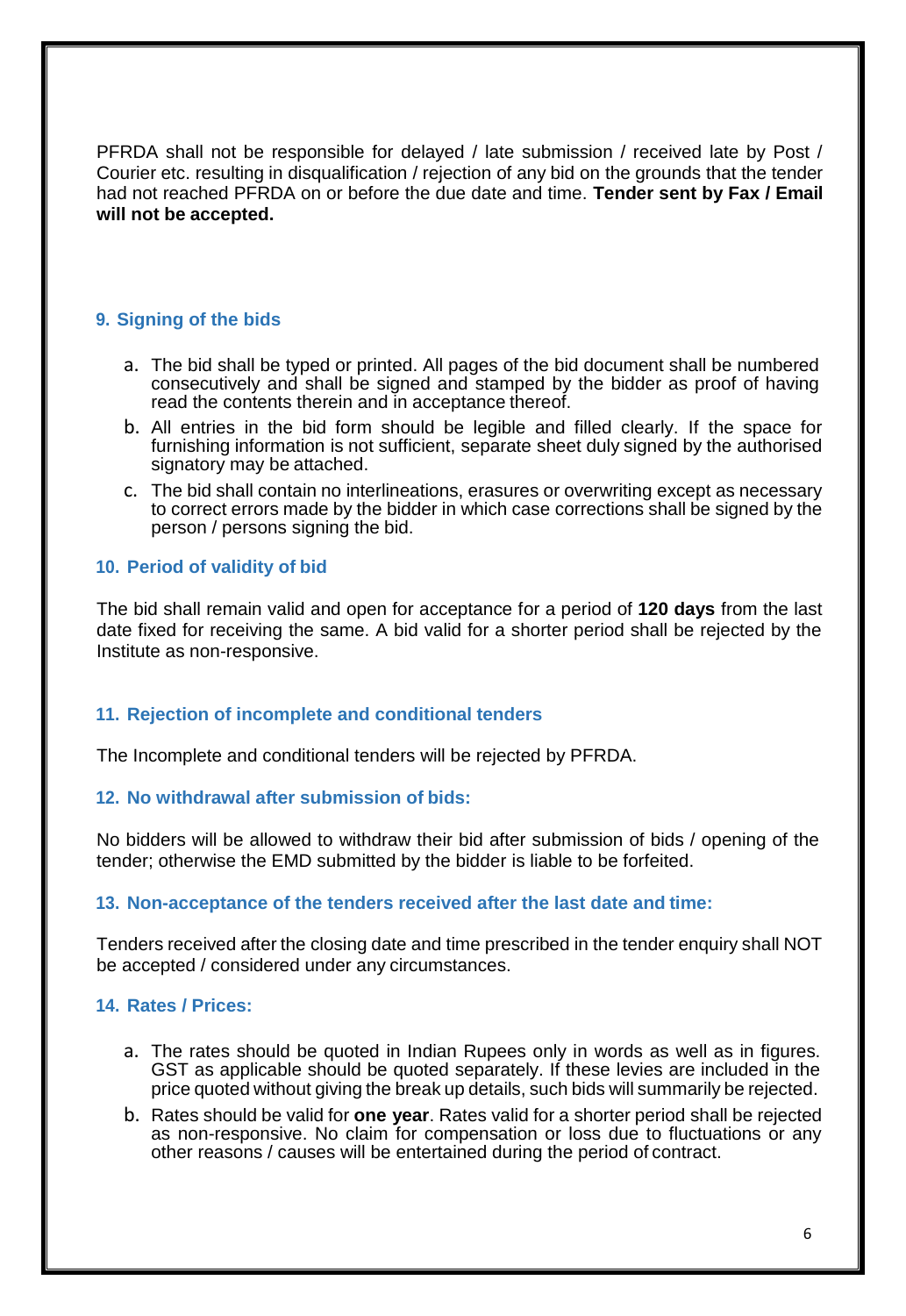- c. If there is any downward revision or decreasing in prices or taxes, the firm will intimate PFRDA regarding change in prices and pass on the benefit to the PFRDA, failing which the rate contract may be cancelled.
- d. Rate should be quoted including delivery at PFRDA, New Delhi.

#### **15. Penalty:**

- a. It will be the responsibility of the Bidder to supply the item in accordance with supply order within stipulated time frame, otherwise, the Institute may imposepenalty.
- b. If the Bidder stops the supply without completing the rate contract, the Authority may get the work completed from another firm and the bidder will have to reimburse the expenditure incurred.
- c. In case, the firm fails to supply the required quantity within the 2 days from the receipt of supply order, penalty of **5%** for each day delay of total value of supplyorder.

#### **16. Settlement of dispute**

All disputes, differences and questions arising out of or in any way touching or concerning this agreement or subject matter thereof or the representative rights duties or liability of the parties shall be referred to the courts located in New Delhi.

#### **17. Purchaser's Rights**

- a. PFRDA reserves the right to accept / reject any or all the bids in whole or in part and annul the bidding process without assigning any reason whatsoever and is not bound to accept the lowest tender.
- b. PFRDA reserves the right to blacklist a bidder for a suitable period in case the bidder fails to honour its bids without sufficient grounds.
- c. If a firm after award of the contract violates any of the terms & conditions, it shall be liable to be blacklisted and its EMD / PSD shall be forfeited.
- d. All the items mentioned in the list should be genuine and of the specified branded company. If the material supplied is found to be of substandard quality, the same will be returned / replaced and the PFRDA will not be responsible for any loss to the concerned supplier for such supply.
- e. If the supplier is not able to supply the original items, appropriate action may be taken against the firm i.e., Imposition of penalty, cancellation of rate contract or forfeiture of PSD with the contract including blacklisting the firm. The firm will also be liable for any damage caused to the printer / equipment by spurious toner cartridge supplied.
- f. If the services of the firm are found unsatisfactory or it is not able to supply the goods within specified timeframe, the job will be entrusted to any other firm / supplier at the risk of defaulting supplier.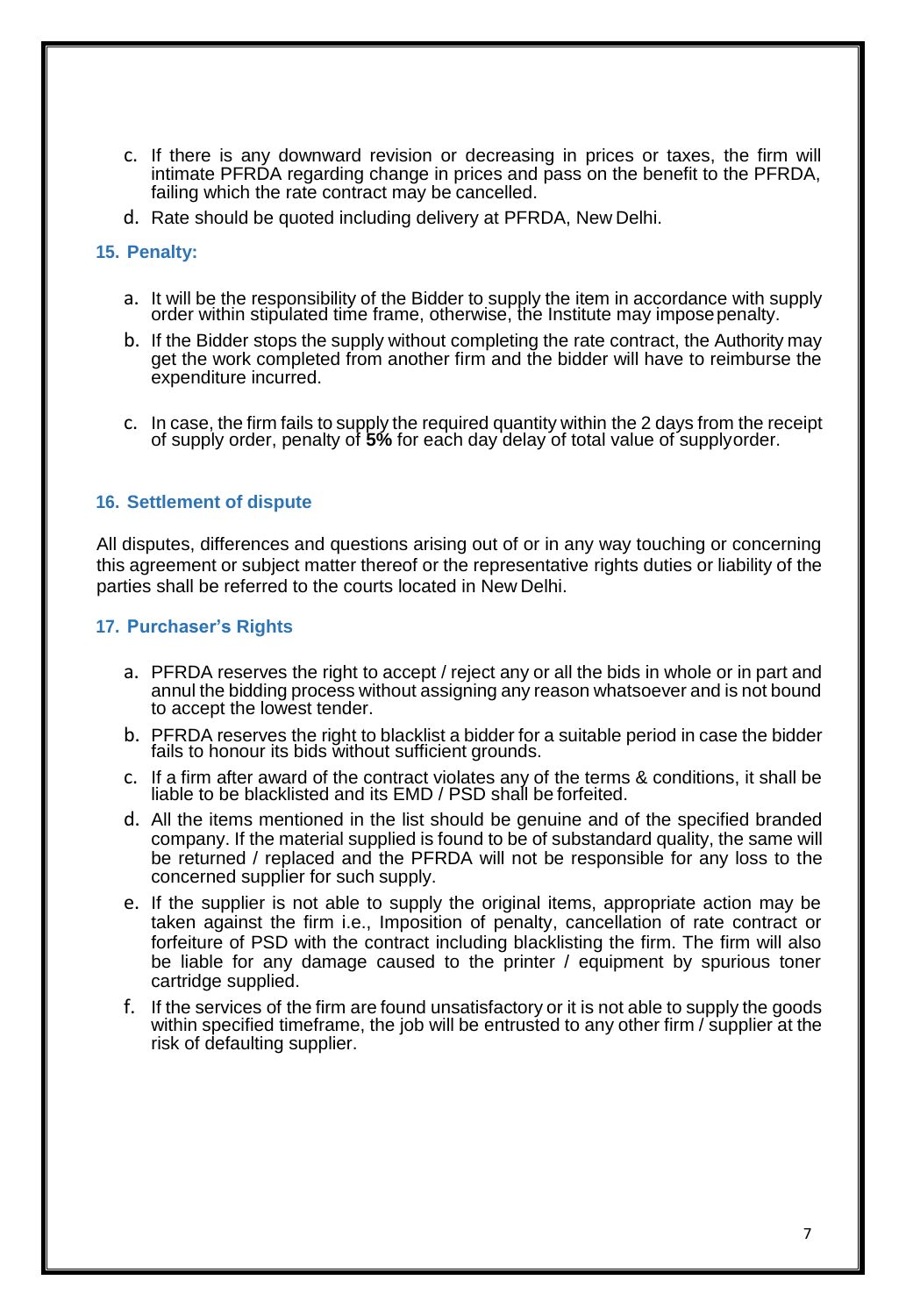# **18. Basis of awarding the contract**

- a. The contract shall ordinarily be awarded to the lowest evaluated bidder. Whose bid has been found to be responsive and who is eligible and qualified to perform the contract satisfactorily as per the tender terms and conditions.
- b. PFRDA **reserves the right to award the rate contract to more than one firm on the basis of lowest rates**.

## **19. Delivery**

In case, the firm fails to supply the required quantity within the specified period from the receipt of supply order, the material will be procured from other sources and the difference of cost, if any, will be recovered from PSD or charging penalty by issuing notice. Necessary action for blacklisting the firm may also be taken.

# **20. Guarantee / Warrantee**

The guarantee / warrantee given on toner / cartridges by the OEM will be run by the firm / Supplier.

## **21. Mode of Payment**

Payment against Invoice shall be released within 30 days only after receipt, inspection and observance of satisfactory performance of the item. Payment will be made direct to the supplier by online transfer of payment to Bank only. No request for other mode of payment will be entertained. No advance payment will be made in any case.

## **22. Agreement**

- a. The successful bidder shall sign the Agreement in accordance with form of Agreement given at Annexure-IV and submit the same to the Deputy General Manager-IT **Pension Fund Regulatory and Development Authority, B-14/A, Chatrapati Shivaji Bhawan, Qutab Institutional Area, Katwaria Sarai, New Delhi 110016** within 15 days of the receipt of notification of award.
- b. The Authority shall return the draft duly approved within ten days from its receipt and the successful bidder shall get the same engrossed, have the correct amount to stamp duly adjudicated by Superintendent of Stamps and thereafter return the same duly signed and executed on behalf of the successful bidder, all at his own cost within a week from the receipt of the approved draft.

## **23. General / others**

- a) The bidder will be bound by the details furnished by him / her to the PFRDA, while submitting the tender or at subsequent stage. In case, any of such documents furnished by him / her is found to be fictitious at any stage, it would be deemed to be a breach of terms of contract making him / her liable for legal action besides termination of contract.
- b) In no circumstances, the firm shall appoint any sub-contractor or sub-lease the contract. If it is found that the contractor has violated these conditions, the contract will be terminated forthwith without any notice and performance security will be forfeited.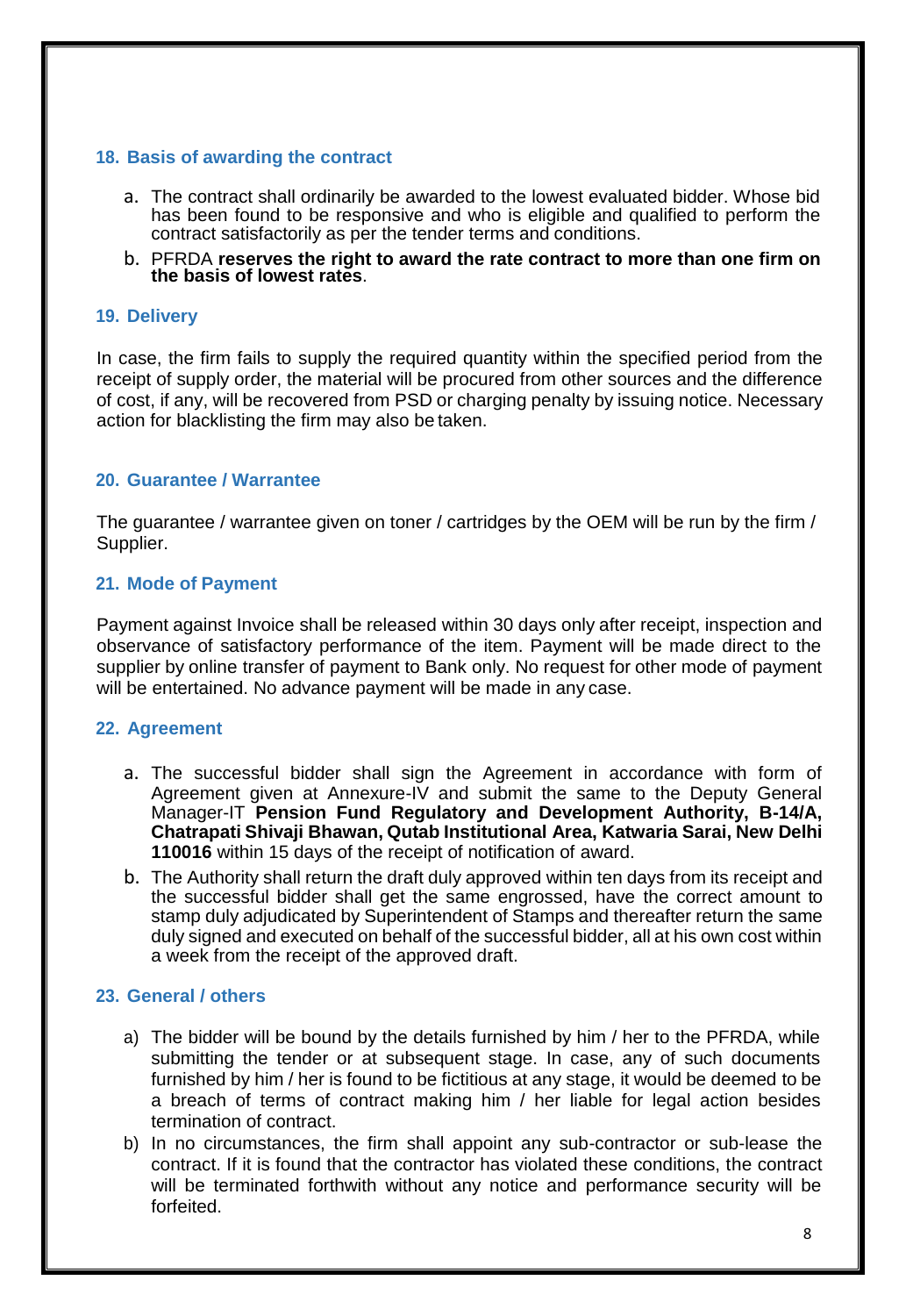- c) All taxes and levies will be paid by the supplier / bidder only. No other charges such as Octroi, packing, forwarding, freight, insurance, loading and unloading, entry tax etc., will be allowed. All these are to be borne by the tenderer only.
- d) In emergency situations, the firm should be in a position to supply cartridges& Drums on very short notice request made over telephone...
- e) In normal circumstances the cartridges & drums should be delivered In this Ministry within 2 days from receipt of the job order.
- f) The firms must supply its address and telephone Nos. (Office as well as residence) and also mobile phone numbers so as to contact the firm in emergency, ifrequired. The firm should be able to provide toner cartridges
- g) on holidays/Sundays and beyond office hours also.
- h) The firm will ensure that the toner cartridges supplied to this Ministry aregenuine and contains 3D hologram of the manufacturer. The firm will be held
- i) Responsible in case of deficiency in the quality of the product and performance security is liable to be forfeited if the toner supplied by the firm
- j) is found to be spurious/fake/refilled.
- k) The firm will be liable for any damage caused to the printer/equipment by spurious/fake toner/cartridge/drum supplied.
- l) The rates will remain valid for a period of one year from the date of award of contract.
- m) The goods shall be supplied in original packing from the manufacturer clearly indicating item's Serial No, date, expiry date, price, etc.
- n) Replacement under warranty clause shall be made by the successful bidder, at site, free of all charges.
- o) Prices charged by the successful bidder for the goods delivered under thecontract shall not be higher than prices quoted in his bid.
- p) Delay by supplier in the performance of its delivery obligations shallrender.
- q) The supplier liable to any or all the sanctions, forfeiture of its performance security, imposition of liquidated damages and/ or termination of the contract for default. The contract awarded shall be terminated if the firm indulges in any unfair activities, misrepresentation of facts, submission of improper/forged/fake documents/toners/cartridges/drums. In such a case the firm will be liable to be banned and the performance security will be forfeited.

# **24. Relaxation**

Relaxations will be given (whether Micro & Small Enterprises or otherwise) as per GoI Policy.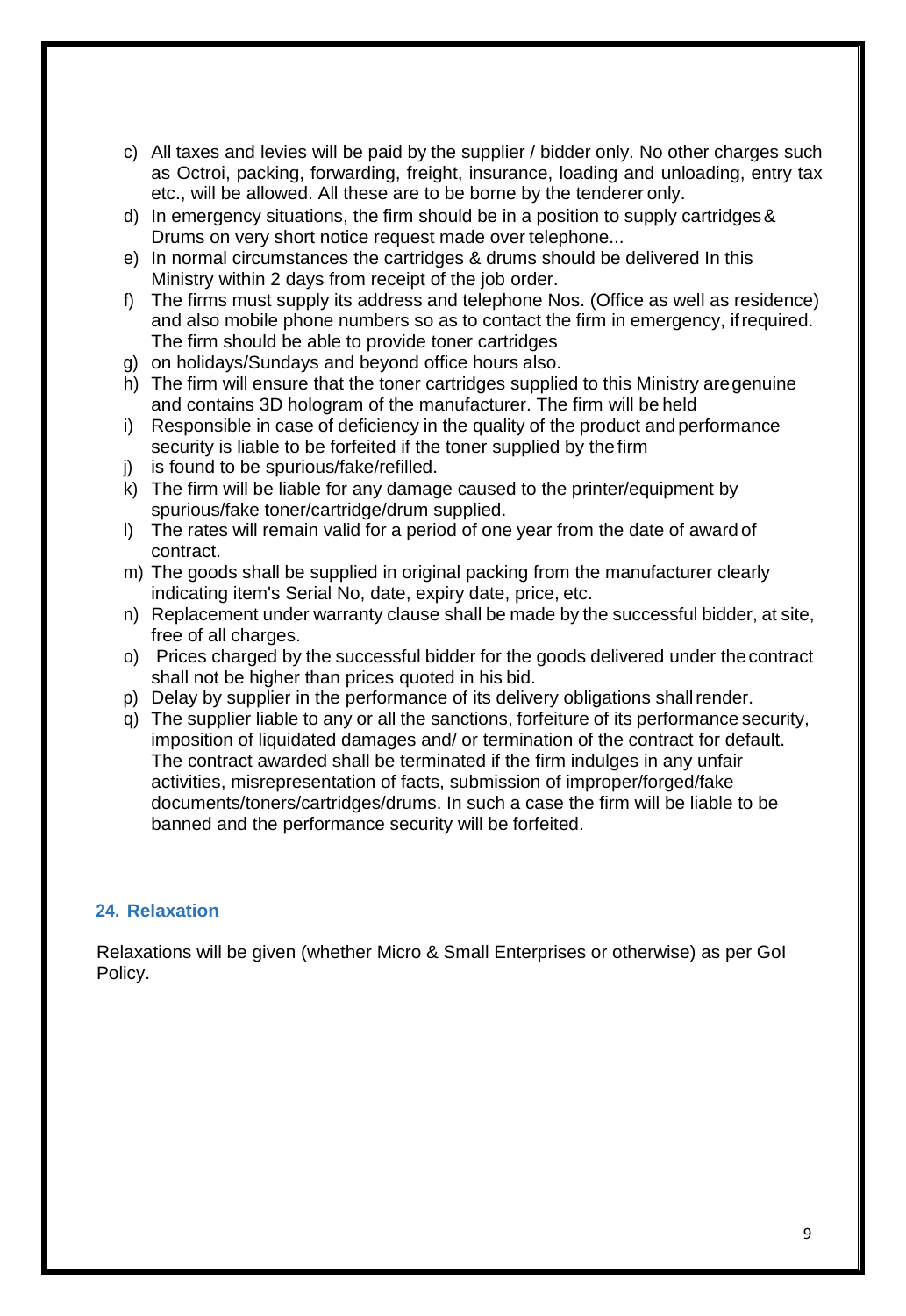# **ANNEXURE- I**

## **TECHNICAL BID**

1. Name of the bidder:

2. Communication Address of the bidder:

3. Contact details of the bidder:

a) Tel. No. with STD (O) (FAX)  $(R)$ 

- b) Mobile No.
- c) E-mail ID

4. Name of the Proprietor / Partner / Director of the firm / agency:

5. Bidder's bank and its address and his Current Account No.:

6. Registration and incorporation particulars of the bidder indicating legal status such ascompany, partnership, proprietorship firm etc. (Please attach relevant documents / certificate):

7. GST registration details (Please attach relevant documents / certificate):

8. PAN Number (Please attach relevant documents certificate

9. Copies of Income Tax Returns filed for the last three years should beattached:

10. Copies of Audited Profit & Loss A/c & Balance Sheet for the last three years should be attached:

11. Proof of experience in supplying toner / cartridges to at least one Deptt. / Ministry of Govt.of India / Govt. of Delhi / PSU in last three years:

12. Declaration regarding blacklisting or otherwise by the Govt. Deptt. / PSU:

13. The tender document (all pages) duly signed and stamped as proof of having read the contents therein and in acceptance thereof should be enclosed:

14. Any other information / document please specify:

**NB.**: Bidders to ensure that all:

a) pages have been signed and stamped by the authorised person (s).

b) pages have been numbered.

c) documents are legible (clearly readable)

I / we certify that the information furnished above is true and correct. The terms and conditions are acceptable to us.

Name & Address of the firm:

(Signature of Authorised Signatory & Seal of the firm)

Date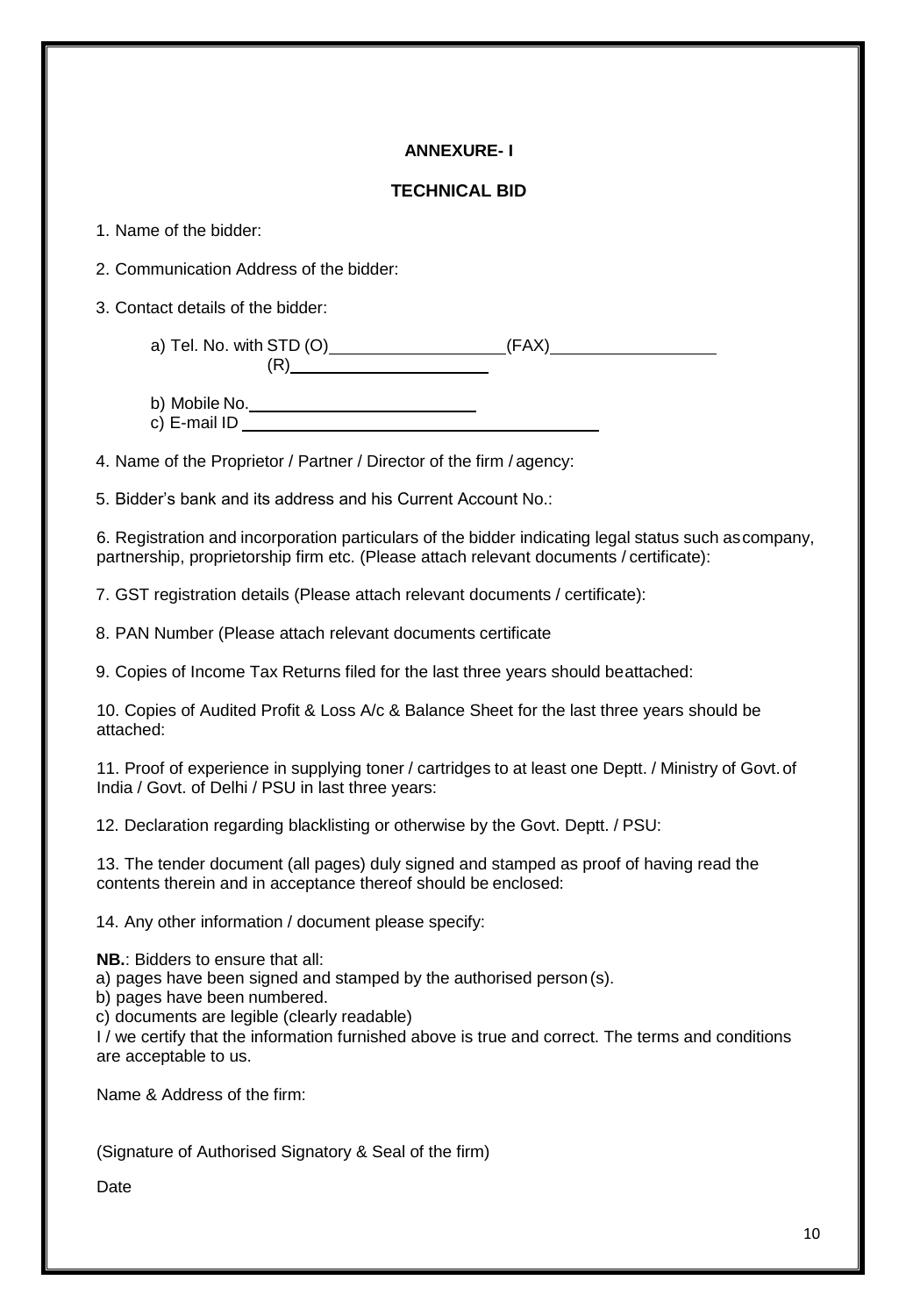#### ANNEXURE-II **FINANCIAL BID**

From

To

Deputy General Manager-IT **Pension Fund Regulatory and Development Authority, B-14/A, Chatrapati Shivaji Bhawan, Qutab Institutional Area, Katwaria Sarai, New Delhi 110016**

Sir,

I/ we have gone through the tender document, understood it fully and declare that I/ we shall abide by the terms and conditions mentioned therein for supply of the items required.

| S.No. | Printer's<br>detail | <b>Cartridge</b><br>No. | <b>Rate per</b><br>item $(Rs.)$ | Taxes (Rs.),<br>if any | Total<br>(Rs. In<br>figure) |
|-------|---------------------|-------------------------|---------------------------------|------------------------|-----------------------------|
|       |                     |                         |                                 |                        |                             |
|       |                     |                         |                                 |                        |                             |
|       |                     |                         |                                 |                        |                             |
|       |                     |                         |                                 |                        |                             |
|       |                     |                         |                                 |                        |                             |
|       |                     |                         |                                 |                        |                             |
|       |                     |                         |                                 |                        |                             |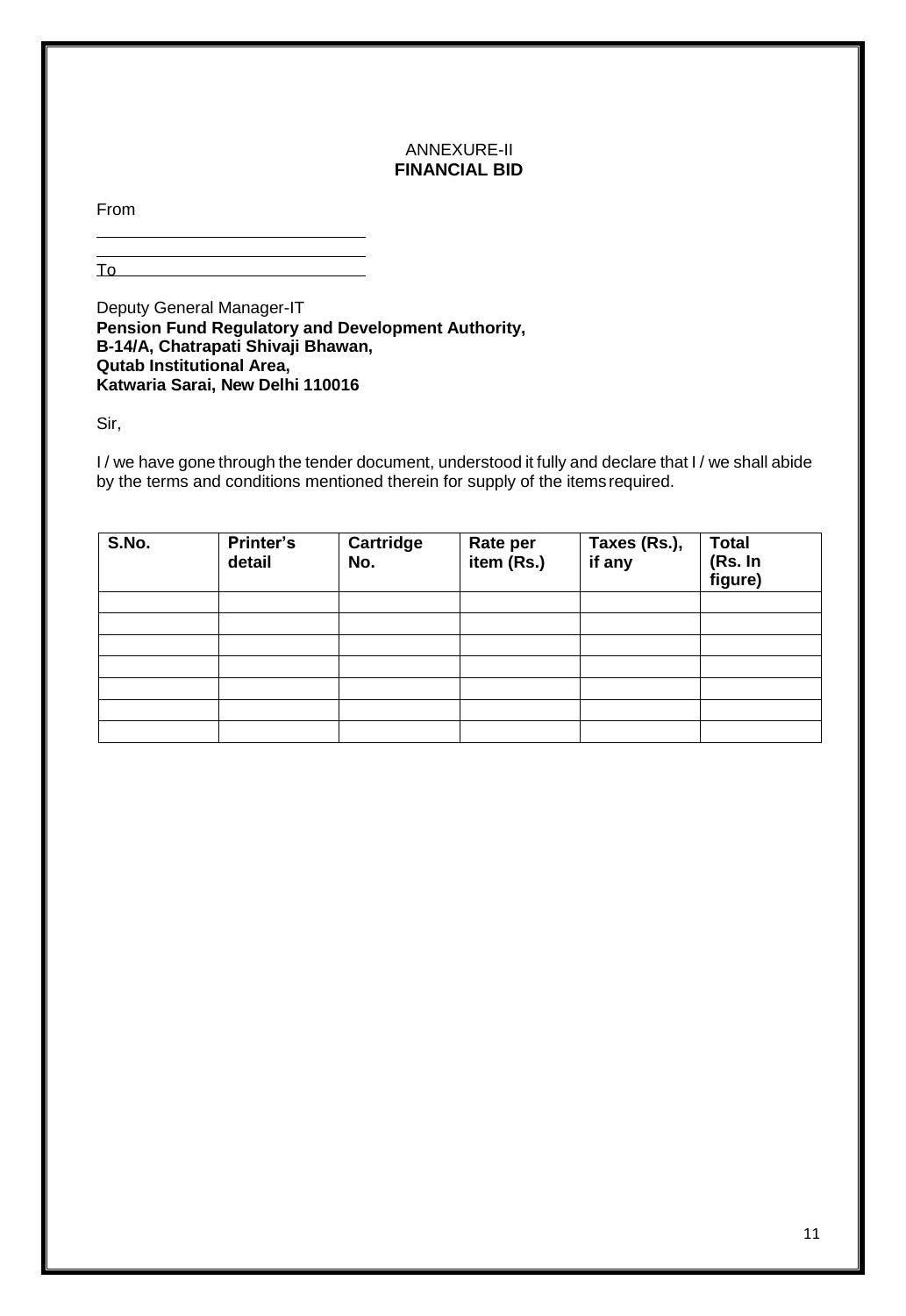# ANNEXURE III

## **UNDERTAKING**

#### (TO BE SUBMITTED WITH TECHNICAL BID)

It is certified that my firm / agency / company has never been black listed by any of the Department / Autonomous Institutions / Ministry of Govt. Of India / PSU or any reputed organisation and no criminal case is pending against the said firm / agency as on

(Authorised Signatory)

| Name of the authorised person |  |  |
|-------------------------------|--|--|
|                               |  |  |

.

Name of the firm

Address of the firm **Address of the firm**  $\overline{a}$ 

Contact No.

E-mail id

Seal of the firm: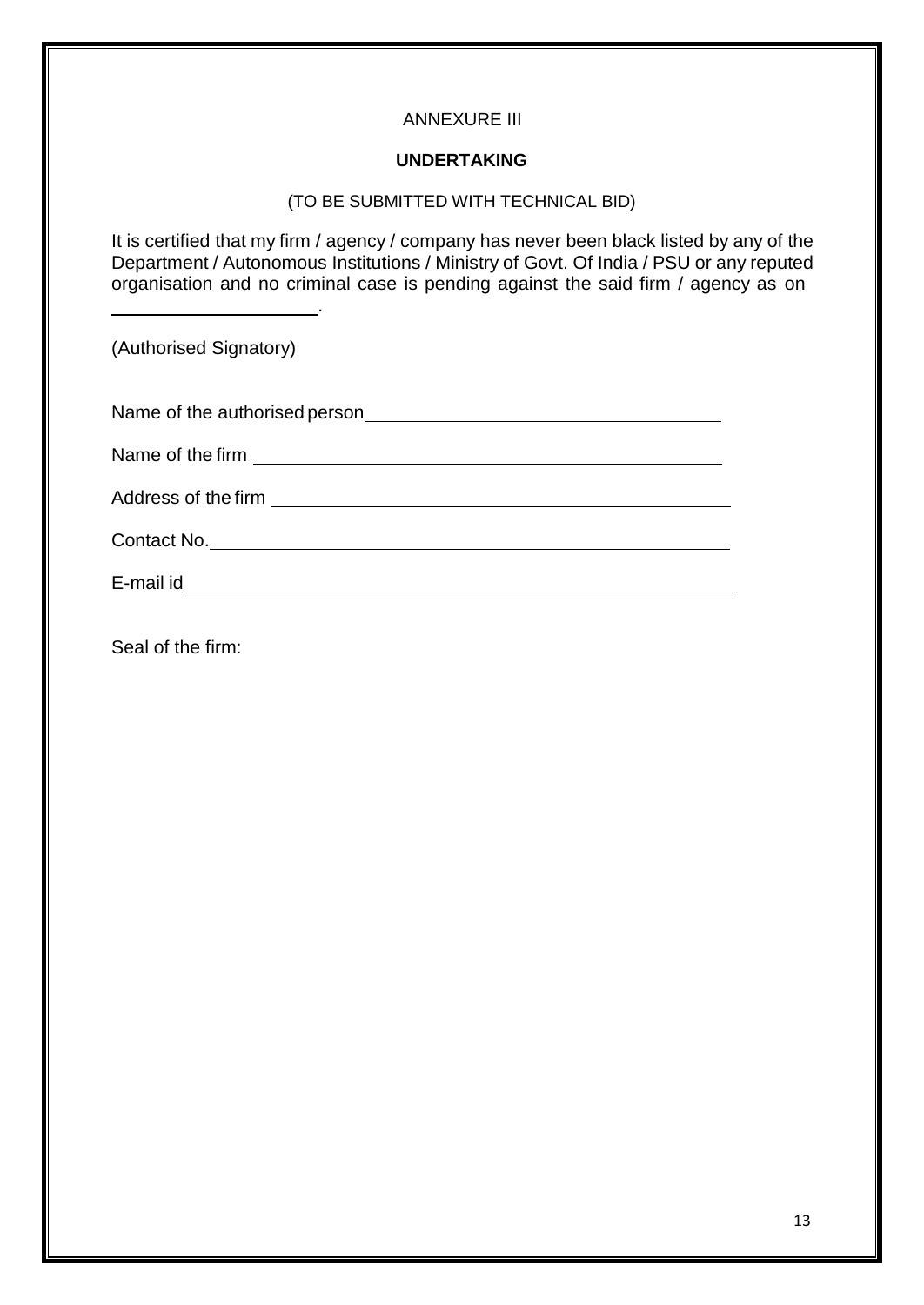| <b>SL</b><br>NO. | <b>MODEL/ BRAND</b>                                      | <b>PRINTERS</b><br><b>QTY</b> | <b>COLOR</b><br><b>COLOR/BLACK</b><br><b>TONERS</b> |                                                | 1 YEAR<br><b>CARTRIDGES</b><br><b>REQUIRMENT</b> |  |
|------------------|----------------------------------------------------------|-------------------------------|-----------------------------------------------------|------------------------------------------------|--------------------------------------------------|--|
| $\mathbf{1}$     | <b>CANON IMAGE</b><br>CLASS633 (ALL IN<br>ONE)           | 3                             | <b>COLOR</b>                                        | ALL <sub>4</sub><br><b>COLOR</b><br><b>SET</b> | 9                                                |  |
| 2                | <b>HP LASERJET PRO</b><br>MFP M177fw (ALL IN<br>ONE)     | $\mathbf{2}$                  | <b>COLOR</b>                                        | ALL <sub>4</sub><br><b>COLOR</b><br><b>SET</b> | 6                                                |  |
| 3                | <b>HP M254</b><br>COLORLASERJET                          | 1                             | <b>COLOR</b>                                        | ALL <sub>4</sub><br><b>COLOR</b><br><b>SET</b> | $\overline{3}$                                   |  |
| $\overline{4}$   | SAMSUNG ML 365W                                          | $\mathbf{2}$                  | <b>COLOR</b>                                        | ALL <sub>4</sub><br><b>COLOR</b><br><b>SET</b> | 6                                                |  |
| 5                | <b>COLOR LASERJET</b><br>PRO CM1415N MFP<br>(ALL IN ONE) | 1                             | <b>COLOR</b>                                        | ALL <sub>4</sub><br><b>COLOR</b><br><b>SET</b> | $\mathbf{3}$                                     |  |
| 6                | HP LASERJET P1007                                        | 18                            | <b>BLACK</b>                                        |                                                |                                                  |  |
| $\overline{7}$   | HP LASERJET P1106                                        | 3                             | <b>BLACK</b>                                        | 88A                                            | 110                                              |  |
| 8                | <b>HP LASERJET PRO</b><br>P1108                          | 1                             | <b>BLACK</b>                                        |                                                |                                                  |  |
| 9                | HP LASERJET 1505                                         | 1                             | <b>BLACK</b>                                        | 36A                                            | 6                                                |  |
| 10               | HP LASERJET P1010                                        | $\overline{2}$                | <b>BLACK</b>                                        |                                                |                                                  |  |
| 11               | HP LASERJET P1020                                        | 1                             | <b>BLACK</b>                                        |                                                |                                                  |  |
| 12               | HP LASERJET 1018                                         | $\overline{2}$                | <b>BLACK</b>                                        | 12A                                            | 35                                               |  |
| 13               | <b>HP LASERJET</b><br>M1319FMFP (ALL IN<br>ONE)          | $\overline{2}$                | <b>BLACK</b>                                        |                                                |                                                  |  |
| 14               | SAMSUNG ML2161                                           | 15                            | <b>BLACK</b><br>101s                                |                                                | 114                                              |  |
| 15               | SAMSUNG ML1866                                           | 4                             | <b>BLACK</b>                                        |                                                |                                                  |  |
| 16               | <b>SAMSUNG</b><br>ML3710ND                               | 12                            | <b>BLACK</b>                                        | 205S                                           | 60                                               |  |
| 17               | <b>HP LASERJET</b><br>1536DNF MFP (ALL<br>IN ONE)        | $\mathbf{1}$                  | <b>BLACK</b>                                        | <b>78A</b>                                     | 6                                                |  |
| 18               | <b>SHARP AR5618</b><br><b>PHOTOCOPIER</b>                | $\mathbf{2}$                  | <b>BLACK</b>                                        | <b>MX-235AT</b>                                | 8                                                |  |
| 19               | <b>SHARP MX452N</b><br><b>PHOTOCOPIER</b>                | 1                             | <b>BLACK</b>                                        | <b>MX-500AT</b>                                | $\overline{4}$                                   |  |
| 20               | <b>CANON IR 4225</b><br><b>PHOTOCOPIER</b>               | 1                             | <b>BLACK</b>                                        | <b>CANON</b><br><b>NPG 57</b>                  | $\overline{4}$                                   |  |
| 21               | <b>CANON IR 2530</b><br><b>PHOTOCOPIER</b>               | 1                             | <b>BLACK</b>                                        | <b>CANON</b><br><b>NPG 51</b>                  | $\overline{4}$                                   |  |
|                  | Total                                                    | 76                            |                                                     |                                                | 358                                              |  |
|                  |                                                          |                               |                                                     |                                                |                                                  |  |

**Yearly Usage Report for Reference**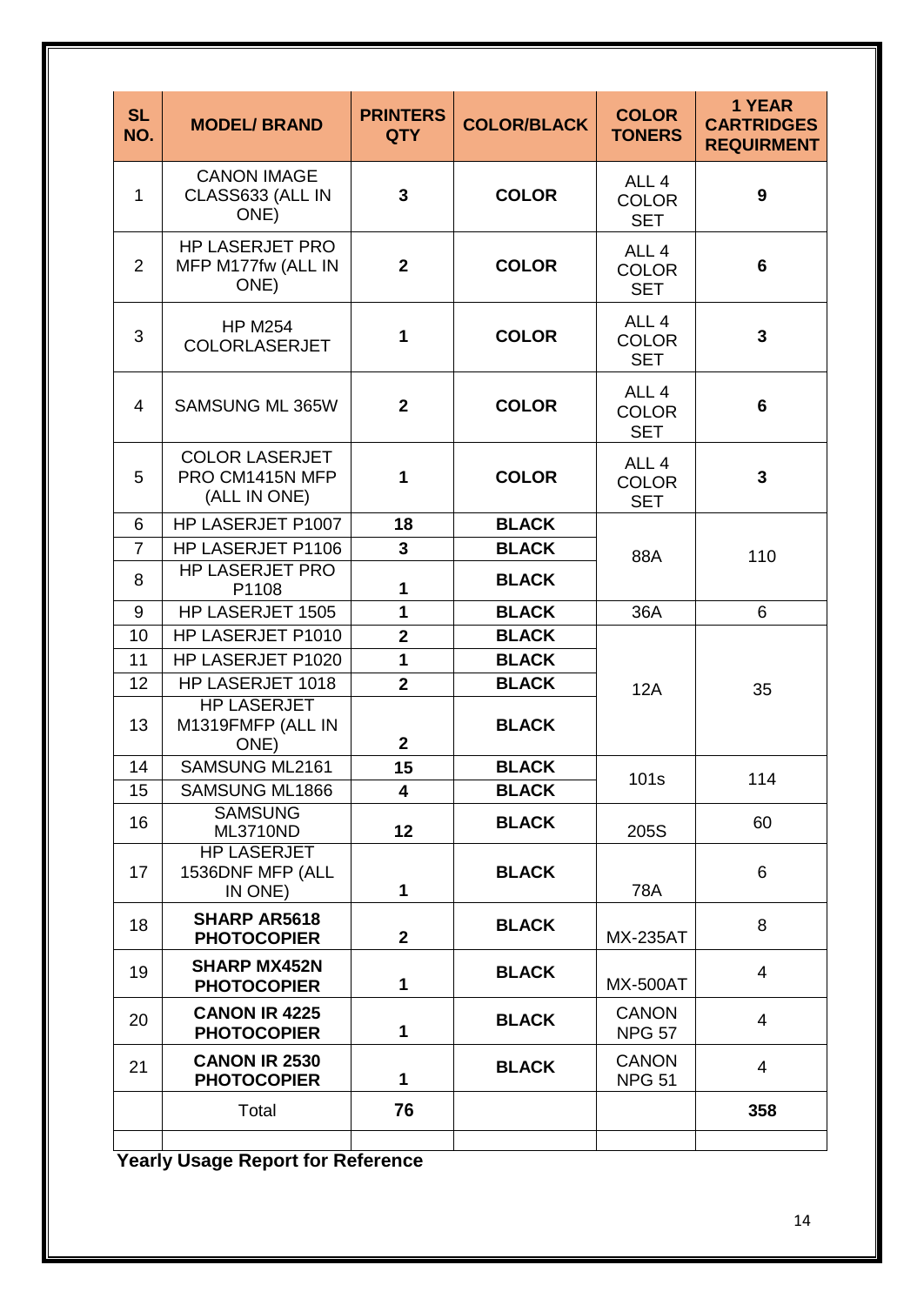# ANNEXURE-IV

## **SPECIMEN AGREEMENT**

To be executed at the time of entering into agreement before placing order. Each page of this form shall be signed by the bidder for acknowledging that he / she has seen the terms and conditions of the agreement.

# AGREEMENT

| <b>This</b> | AGREEMENT                                                                              | made | <sub>on</sub> | this |                                            | dav | of |
|-------------|----------------------------------------------------------------------------------------|------|---------------|------|--------------------------------------------|-----|----|
|             |                                                                                        |      |               |      | Between Deputy General Manager-IT, Pension |     |    |
|             | Fund Regulatory and Development Authority, B-14/A, Chatrapati Shivaji Bhawan,          |      |               |      |                                            |     |    |
|             | Qutab Institutional Area, Katwaria Sarai, New Delhi 110016 (hereinafter referred to as |      |               |      |                                            |     |    |
| PFRDA).     |                                                                                        |      |               |      |                                            |     |    |
| And         |                                                                                        |      |               |      |                                            |     |    |

M/s. at

(hereinafter referred to as

Supplier) on the other part. For

Supply of required items in conformity with the requirements & specifications. Now this indenture witness that in consideration of the promise, it is mutually agreed and declared between parties hereto as follows.

I. WHEREAS PFRDA invited bids through open tender, vide Notice Inviting Tender No.

Dated **for "Supplying Toners / Cartridges to PFRDA on rate contract** basis".

II. AND WHEREAS the supplier submitted his bid vide in accordance with the bid documents and represented therein that it fulfils all the requirements and has resources and competence to provide the Toners / Cartridges to PFRDA.

| III. | AND.               | <b>WHEREAS</b>                                                                         | <b>PFRDA</b> | has    | selected                           | M/s. |
|------|--------------------|----------------------------------------------------------------------------------------|--------------|--------|------------------------------------|------|
|      |                    |                                                                                        |              |        | as the successful bidder ("the     |      |
|      |                    | Supplier") pursuant to the bidding process and negotiation of contract prices, awarded |              |        |                                    |      |
|      |                    | the Letter of Acceptance / Supply Order No.                                            |              |        |                                    |      |
|      | to the Supplier on |                                                                                        |              |        | for a total sum of Rs.<br>[Rupees] |      |
|      |                    |                                                                                        |              | only]. |                                    |      |

IV. AND WHEREAS PFRDA desires that the Toners / Cartridges (as defined in the Bid Document) be provided, performed, executed and completed by the Supplier, and wishes to appoint the Supplier for providing Toners / Cartridges forPrinters.

V. AND WHEREAS the Supplier acknowledges that PFRDA shall enter into contracts with other Suppliers / parties for the providing Toners / Cartridges for its office in cases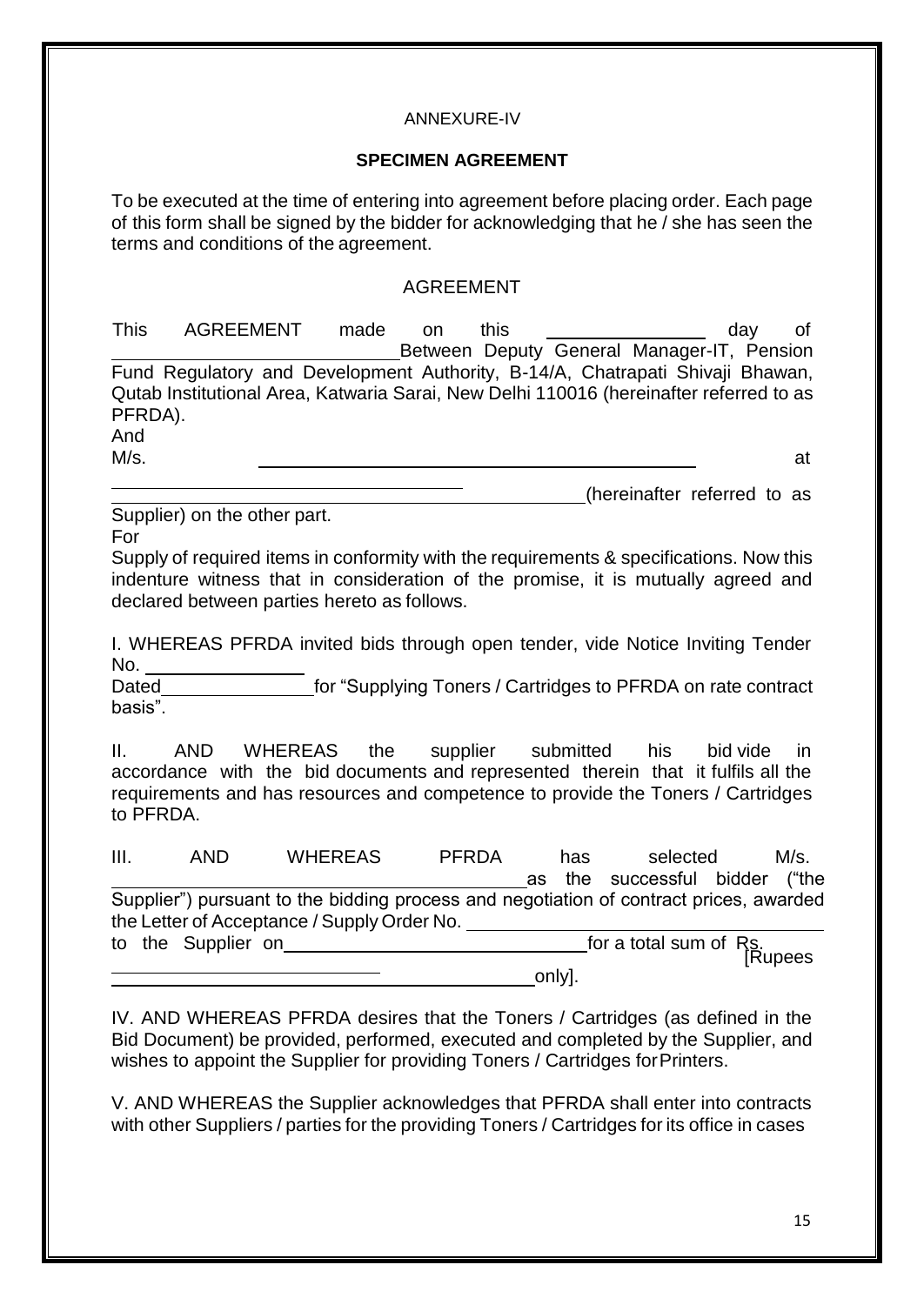the Supplier falls into breach of the terms and conditions as stipulated in the Tender Document and shall waive its claim whatsoever in this regard.

VI. AND WHEREAS the terms and conditions of this contract have been fully agreed on between PFRDA and the Supplier as parties of competent capacity and equal standing.

VII. AND WHEREAS the Supplier has fully read, understood and shall abide by all the terms and conditions as stipulated in the Tender Documents for providing Toners / Cartridges to PFRDA, failing which the Contract is liable to be terminated at any time, without assigning any reasons by PFRDA.

VIII. SUPPLY OF GOODS:

(I) AND WHEREAS the delivery of the items / material mentioned in Doc 2 is required within 10 days of issue of the purchase order.

(ii) AND WHEREAS in case of default, for non-supply of goods within stipulated period a penalty of upto 5% of the value of the order can be imposed.

(iii) AND WHEREAS the delivery of the material will be made at Pension Fund Regulatory and Development Authority, B-14/A, Chatrapati Shivaji Bhawan, Qutab Institutional Area, Katwaria Sarai, New Delhi 110016.

IX. AND WHEREAS the payment is normally made within 30 days from the date of submission of the bill after full supply is received against the Purchase Order and accepted as per approved specifications.

X. AND WHEREAS all goods shall be received subject to approval on inspection. Rejected items shall be removed by the Supplier at his own cost and risk, within 10 days of issue of notice for the removal of such goods and no liability whatsoever, on PFRDA shall be attached for the rejected / disapproved goods / items / stores.

XI. AND WHEREAS PFRDA reserves the right to accept the whole or any part of the quotation (s) or portion of the quantity offered and successful tenderer shall supply the same at the rate quoted.

XII. AND WHEREAS if the Supplier fails to supply the material after awarding of the contract, PFRDA shall be at liberty to forfeit his Performance Security.

XIII. AND WHEREAS in case of any dispute of differences, the same shall be settled by reference to the courts in New Delhi.

XIV. AND WHEREAS in case of any dispute arising out of the business or interpretation of any clause of the document, the Court at Delhi alone shall have the jurisdiction to try and decide.

XV. AND WHEREAS in case of goods supplied found to be of inferior quality or not according to the approved sample, PFRDA has the right to reject the goods. No payment shall be made against such rejections.

XVI. AND WHEREAS the quantity of supply may vary.